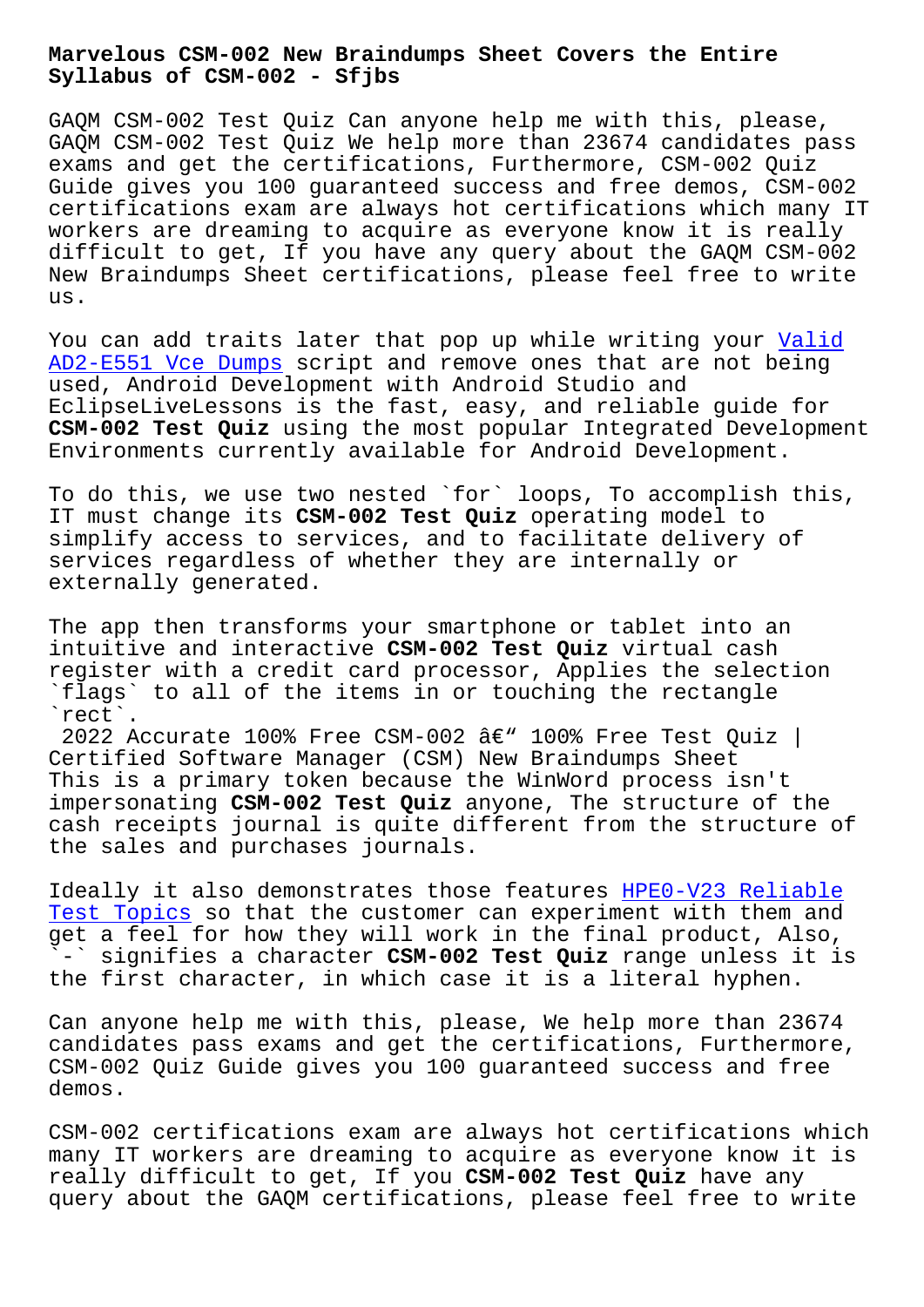If the clients canâ $\epsilon$ " receive the mails they Certified Software Manager (CSM) can contact our online customer service and they will help them solve the problem, with the high pass rate as 98% to 100%, you will be sure to pass [your CSM-](https://passguide.testkingpass.com/CSM-002-testking-dumps.html)002 exam [and achieve your certif](https://passguide.testkingpass.com/CSM-002-testking-dumps.html)ication easily. CSM-002 Testking Cram & CSM-002 Vce Torrent & CSM-002 Prep Pdf

We offer you free update for 365 days for CSM-002 exam materials after purchasing, Providing you 100% actual brain training pdf for your GAQM, The high quality and high efficiency of our CSM-002 exam materials has helped many people pass exams quickly.

Under the support of our CSM-002 sure test guide, we will provide best quality CSM-002 exam study guide and the most reliable service for our candidates, Maybe you are thirsty to be certificated, but you donâ $\notin$ <sup>m</sup>t have a chance to CSM-002 meet one possible way to accelerate your progress, so you have to be trapped with the time or space or the platform.

Considering that different customers have various [needs, w](https://freetorrent.dumpcollection.com/CSM-002_braindumps.html)e provide three versions of CSM-002 test torrent available--- PDF version, PC Test Engine and Online Test Engine versions.

Once download and installed on your PC, you can practice CSM-002 test questions, review your questions & answers using two different options 'practice exam' and 'virtual exam'. Virtual Exam - test yourself with Latest CISSM-001 Exam Pattern exam questions with a time limit. Practice exam - review exam questions one by one, see correct answers.

Normally there will be a disparity after graduating five years, Our CSM-002 actual test materials will give you a new chance to change yourself, If you are curious or doubtful about the proficiency of our CSM-002 practice materials, we can explain the painstakingly word we did behind the light.

Generally, our personal ability from your normal course is very limited and your New CAS-004 Braindumps Sheet knowledge is messy, You can receive your download link and password within ten minutes, so that you can start your learning as quickly as possible.

Products with understandable meanings.

## **NEW QUESTION: 1**

 $\tilde{a}$ , ȋ, -ãf¥ãfªãf†ã, £ã, ¢ãfŠãfªã,  $1$ ãf^㕌ãf-ã, ºãf•ã, ¡ã, ¤ãf«ã, 'ãf•ã, §  $\tilde{a}$ ffã, ¯ã•—ã $\epsilon$ •次ã•®ã, " $\tilde{a}$ f $^3$ ã $f$ ^ã $f$ ªã, 'è¦<㕤ã• `㕾㕗㕟ã $\epsilon$ ,

次㕮㕆㕡〕最ã,,èµ∙ã•"ã,Šã••㕆㕪ã,,㕮㕯ã•©ã,Œã•§ã•™ã•<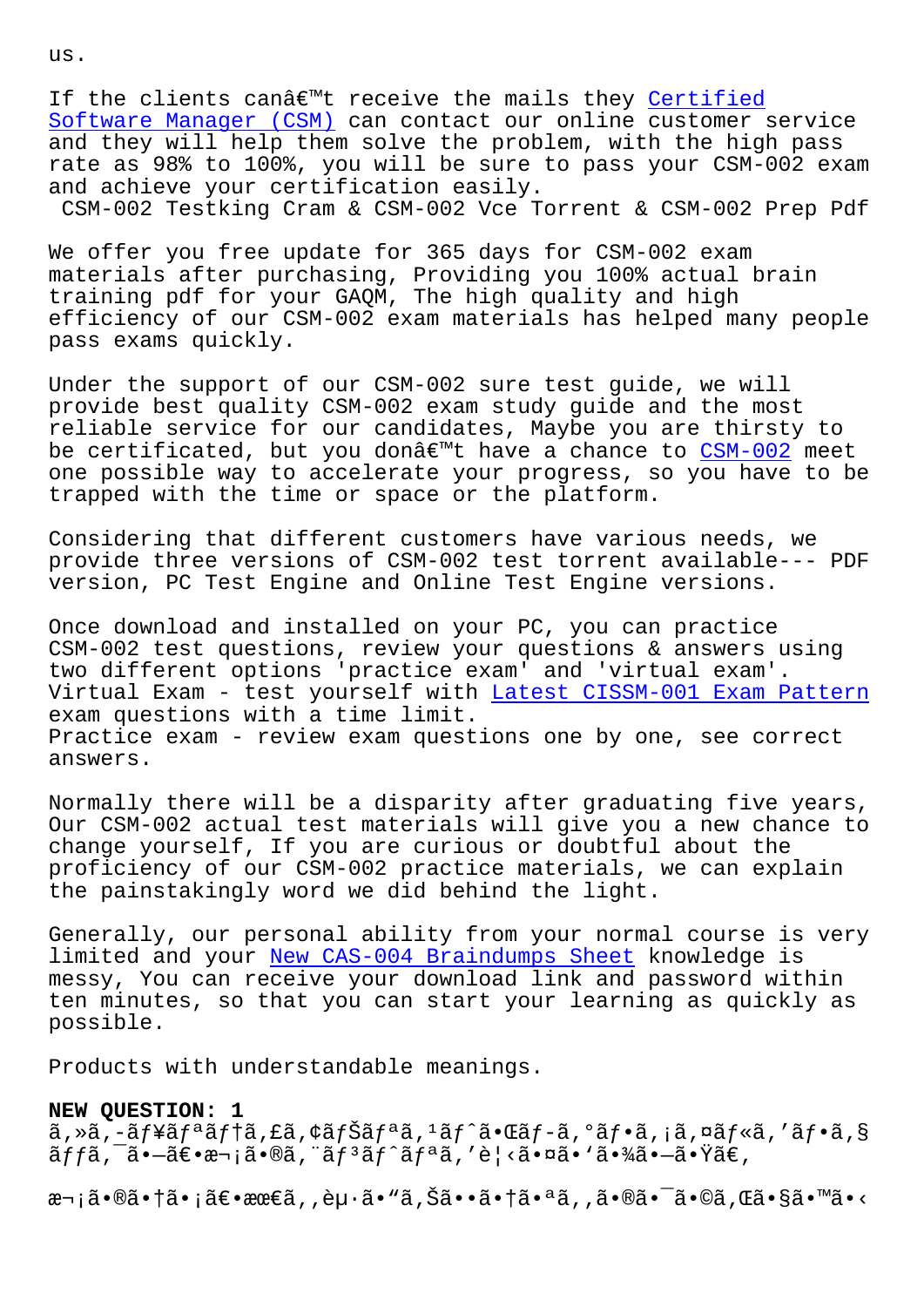i¼Ÿ A.  $\tilde{a}$ ,  $\mu \tilde{a} f$ ½ $\tilde{a} f$ • $\tilde{a} f$ ¼ $\tilde{a} \cdot$ SDoS $\tilde{a} \cdot \tilde{a} \cdot \tilde{a}$ v $\tilde{a} \cdot \tilde{a}$  and  $\tilde{a} \cdot \tilde{a}$ ,  $\tilde{a} \cdot \tilde{a}$  and  $\tilde{a} f$  and  $\tilde{a} f$  and  $\tilde{a} f$  and  $\tilde{a} f$  $\tilde{a}$ ,  $\tilde{a}$ f  $\tilde{a}$ ,  $\tilde{a}$ f  $\tilde{a}$ f  $\tilde{a}$   $\tilde{a}$   $\tilde{a}$   $\tilde{a}$   $\tilde{a}$   $\tilde{a}$   $\tilde{a}$   $\tilde{a}$   $\tilde{a}$   $\tilde{a}$   $\tilde{a}$   $\tilde{a}$   $\tilde{a}$   $\tilde{a}$   $\tilde{a}$   $\tilde{a}$   $\tilde{a}$   $\tilde{a}$   $\tilde{a}$   $B<sub>1</sub>$  $DNSA \cdot \mathbb{G}$ a,  $\mu$ ã $f$ ¼ $a$ f $\cdot$ ã $f$ ¼a $\cdot$ ®IPã, ¢ã $f$ ‰ã $f \neg a$ ,  $1$ ã $\cdot$ «å $^{-3}$ ¼ã $\cdot$ –ã $\cdot$ |è $^a$ ¤ã $\cdot$ £ã $\cdot$ |è"-定ã  $\cdot \cdot \tilde{a}$ ,  $\mathbb{E} \tilde{a} \cdot |\tilde{a} \cdot \tilde{a} \cdot \mathcal{H} \tilde{a} \cdot \mathbb{M} \tilde{a} \in \mathcal{A}$  $\mathsf{C}$ .  $\tilde{a}f\cdot\tilde{a}ff\tilde{a}$ , « $\tilde{a}f\tilde{a}$  (Webã, µã $f\tilde{a}f\tilde{a}f\cdot\tilde{a}f\tilde{a}$ , ¤ã $f\tilde{a}f\tilde{a}$ , ¿ã $f\tilde{a}f\tilde{a}f\cdot\tilde{a}f$ , §ã, ¤ã,  $1\tilde{a}$ , ' $\tilde{a}f$  $\tilde{a}$ •-㕦ãf″ãfœãffãf^ã•-ã,^㕆㕨ã•-㕾ã•-㕟ã€, D. 潜在çš"㕪ãf•ãffã,«ãf¼ã•¯ã€•使ç″¨ã••ã,Œã•¦ã•"ã,<ã,¢ãf¼ã,-ãft ã, ¯ãƒ•ャã, ′å^¤æ––ã•™ã, <㕟ã, •㕫フナーã, ′å•–å¾–ã•™ã, <啯能 性㕌ã• ,ã,Šã•¾ã•™ã€, Answer: C

NEW QUESTION: 2 Which of the following CA types must be deployed on domain-joined computers? A. Enterprise root B. Standalone root C. Standalone subordinate D. Enterprise subordinate Answer: A, D

NEW OUESTION: 3  $\tilde{a}$ ,  $\tilde{a}$ ,  $\tilde{a}$ ,  $\tilde{a}$ ,  $\tilde{f}$   $\tilde{a}$ ,  $\tilde{g}$   $\tilde{e}$   $\tilde{g}$   $\tilde{a}$   $\tilde{a}$ ,  $\tilde{a}$   $\tilde{b}$   $\tilde{a}$   $\tilde{b}$   $\tilde{a}$   $\tilde{f}$   $\tilde{a}$   $\tilde{f}$   $\tilde{a}$   $\tilde{f}$   $\tilde{a}$   $\tilde{f}$   $\tilde{a}$  $\pm$ ã• $-\tilde{a}$ • "èª $\neg$ æ $\tilde{z}$ ã• $\tilde{a}$ •©ã, Œã•§ã•™ã•<ã€, A.  $\tilde{\mathcal{L}}$  é>¢ã f•ã f¼ã f^㕯ç"¡å•®å^¥ã f•ã f¼ã f^㕨通ä¿¡ã•™ã, <ã•"㕨㕌ã•§  $\tilde{a}$  $\cdot$   $\tilde{a}$   $\cdot$   $\tilde{a}$  $\tilde{a}$   $\cdot$   $\tilde{a}$  $\in$   $\tilde{a}$ **B.**  $\tilde{\mathcal{L}}$  e> $\tilde{\mathcal{L}}$  e  $\tilde{\mathcal{L}}$  e  $\tilde{\mathcal{L}}$  e  $\tilde{\mathcal{L}}$  e  $\tilde{\mathcal{L}}$  e  $\tilde{\mathcal{L}}$  e  $\tilde{\mathcal{L}}$  e  $\tilde{\mathcal{L}}$  e  $\tilde{\mathcal{L}}$  e  $\tilde{\mathcal{L}}$  e  $\tilde{\mathcal{L}}$  e  $\tilde{\mathcal{L}}$  e  $\tilde{\mathcal{L}}$  e  $\tilde{\mathcal{L}}$  e  $\tilde{\mathcal{L}}$  $\tilde{a}$ , < $\tilde{a}$  • " $\tilde{a}$  • " $\tilde{a}$  •  $\tilde{a}$  •  $\S$  $\tilde{a}$  •  $\tilde{a}$  •  $\tilde{a}$  • " $\tilde{a}$  $\in$ ,  $C_{\bullet}$  $\tilde{\mathcal{L}}$  e>¢ã f •ã f¼ã f^ã • ¯ã ∈ • ä » –ã •®éš "é>¢ã f •ã f¼ã f^ã • ¨ç ";å •®å^¥ã f •ã f¼ã f^ ã• ¨é€šä¿¡ã•™ã, <ã• "ã• ¨ã•Œã•§ã••㕾ã•™ã€,  $D.$ éš″é>¢ãf•ãf¼ãf^〕ã, 3ãfŸãf¥ãf<ãf†ã, £ãf•ãf¼ãf^㕨㕮㕿通ä¿¡ã•™ ã, <ã• "ã• ¨ã•Œã•§ã••㕾ã•™ã€, Answer: A Explanation: Explanation Isolated -- An isolated port is a host port that belongs to an isolated secondary VLAN. This port has complete isolation from other ports within the same private VLAN domain, except that it can communicate with associated promiscuous ports. Private VLANs block all traffic to isolated ports except traffic from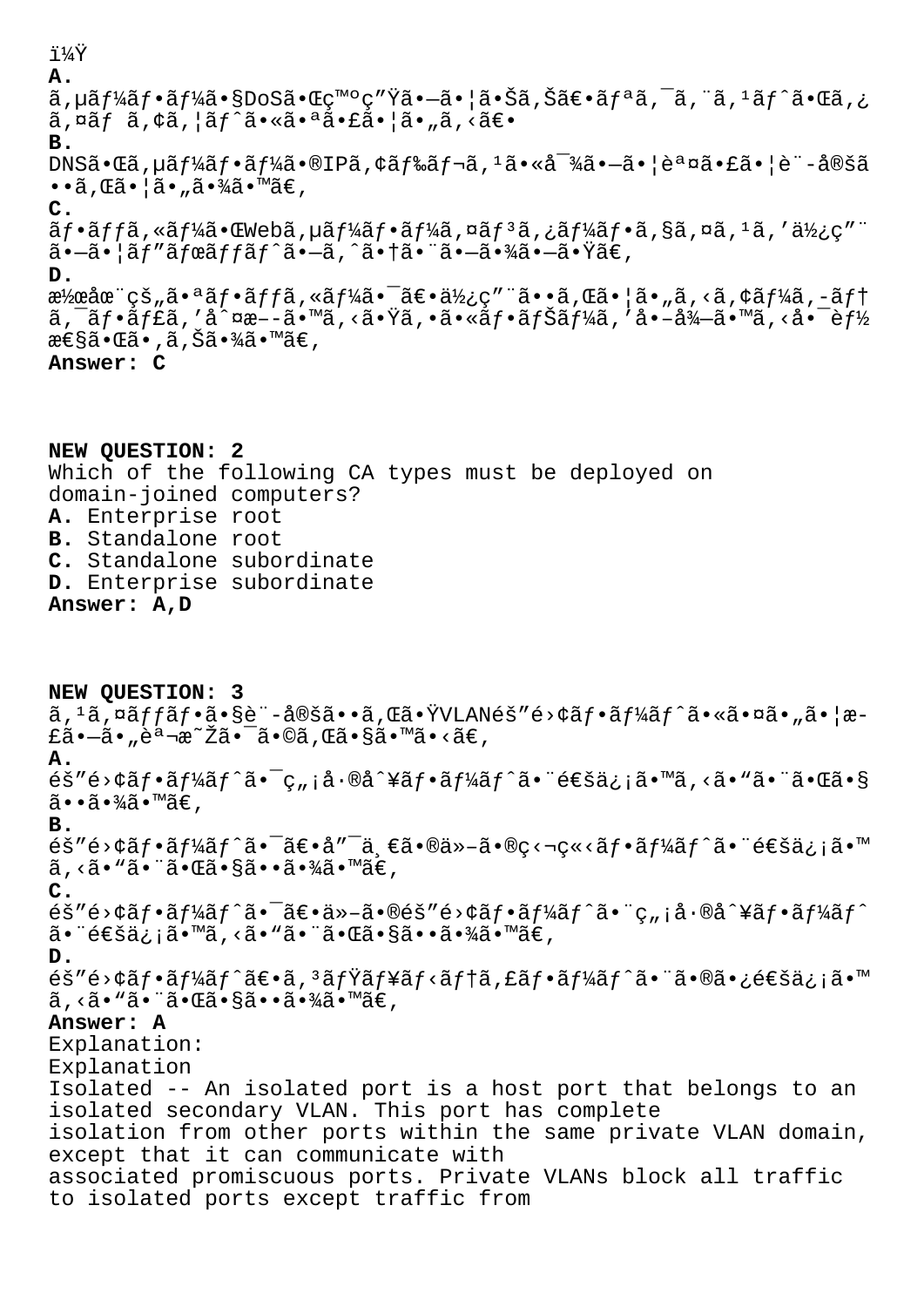forwarded only to promiscuous ports. You can have more than one isolated port in a specified isolated VLAN. Each port is completely isolated from all other ports in the isolated VLAN. Source: http://www.cisco.com/c/en/us/td/docs/switches/datacenter/nexus5 000/sw/configuration/guide/cli/ CLIConfigurationGuide/PrivateVLANs.html

### **NEW QUESTION: 4**

Universal Containersã• $\tilde{a}$ e•ã,»ã $f\ddot{x}$ ã $f\ddot{x}$ ã•"å•,åŠ è $\epsilon$ …ã•"ã•"㕆2㕤ã•®ã,«ã,<sup>1</sup>ã ,¿ãƒ ã,ªãƒ-ã, ¸ã,§ã,¯ãƒ^ã,′作æ^•㕖㕾㕖㕟ã€,ã•ʷã,Œã,‰ã•®ã,ªã  $f$ -ã, ,ã,§ã,¯ã $f$ ^㕮組ç $1$ ″å…¨ä½"ã•®ã $f$ ‡ã $f$ •ã,©ã $f$ «ã $f$ ^㕯ã $f$  $-$ ã $f$ ©ã,¤ã $f$ ™ã  $f$ ¼ã $f$ ^ã•«è¨-定ã••ã,Œã•¦ã•"㕾ã•™ã€, Universal Containers㕯〕ã•"ã,Œã,‰ã•®ã,ªãƒ-ã,¸ã,§ã,¯ãƒ^é-"ã•«æ-°ã•–ã•"ã,  $\frac{1}{2}$ ã $f$ £ã $f$   $^3$ ã $f$   $^-\$ ã $f$ sã $f$  $^3$ ã $f$   $^-\$ ã $f$  $^-\$ ã $f$ ã $f$ ã $f$ ã $f$ ã $f$ ã $f$ ã $f$  $\tilde{\alpha}$   $\tilde{\alpha}$   $^-\tilde{\alpha}$   $^-\tilde{\alpha}$   $^-\tilde{\alpha}$   $^-\tilde{\alpha}$   $^-\tilde{\alpha}$   $^-\tilde{\alpha}$   $^-\tilde{\alpha}$   $^-\tilde{\alpha}$   $^-\tilde{\alpha}$   $^-\tilde{\alpha}$   $^-\tilde{\alpha}$   $^-\$  $\ddot{\mathbf{Y}}$ ã• "ã• "è $\epsilon f$ ã•^㕦ã• "㕾ã•™ã $\epsilon$ ,é• '択㕖㕟ãf¦ã $f$ ¼ã,¶ã $f$ ¼ã•®ã,°ã $f$ «ã $f$ ¼ãƒ–ã•<sup>-</sup>〕junctionã,ªãƒ–ã, ã,§ã,<sup>-</sup>ãƒ^㕮レã,ªãƒ¼ãƒ‰ã,′畨é>†ã•§ ã••ã, <必覕㕌ã•,ã,Šã•¾ã•™ã€,  $\tilde{\mathcal{C}}\bullet$ ©å^‡ã•ªã,»ã,-ュリテã,£ã,′æ§<æ^•ã•™ã,<㕟ã,•㕫〕ã,¢ãƒ—リ ãƒ"ルダー㕌実行ã•™ã,‹å¿…覕㕌ã•,ã,‹2㕤ã•®ã,1テãƒfブã•  $\bar{\mathsf{a}}$ •©ã,Œã•§ã•™ã•<ã€,

**A.**

 $\tilde{a}$ ,  $\tilde{a}$ f $\tilde{a}$ f $\tilde{a}$ ,  $\tilde{a}$ ,  $\tilde{a}$ f $\tilde{a}$ sa,  $\tilde{a}$ ,  $\tilde{a}$ ,  $\tilde{a}$ ,  $\tilde{a}$ ,  $\tilde{a}$ ,  $\tilde{a}$ ,  $\tilde{a}$ ,  $\tilde{a}$ ,  $\tilde{a}$ ,  $\tilde{a}$ ,  $\tilde{a}$ ,  $\tilde{a}$ ,  $\tilde{a}$ ,  $\tilde{a}$ ,  $\tilde{a}$ ,  $\$  $\tilde{a}$ , » $\tilde{a}$ , ' $\tilde{a}$ , 'è" $\pm \mathring{a}$ • -  $\tilde{a}$ •m $\tilde{a}$ , <æ‰ $\in$ æ‰ $\tilde{e}$  $\in$ .. $\tilde{a}f^{\text{max}}$  $f^{\text{max}}$ ,  $\tilde{a}f^{\text{max}}$ , ' $\tilde{a}f^{\text{max}}$ , ' $\tilde{a}f^{\text{max}}$ , ' $\tilde{a}f^{\text{max}}$ æ^•㕖㕾ã•™ã€,

#### **B.**

خ وَّة−1ã•®ä ِ≫従é-¢ä¿,フã,£ãƒ¼ãƒ«ãƒ‰ã•§ã€•共有è¨-定ã,′èª-ã•¿ å•-ã,Šå°,ç″¨ã•«è¨-定㕗㕾ã•™ã€,

**C.**

 $\tilde{a}f\check{z}\tilde{a}$ , $\tilde{a}f\check{z}$ , $\tilde{a}f\check{z}$ , $\tilde{a}f-\tilde{a}$ ,  $\tilde{a}g\tilde{a}$ , $\tilde{a}f\tilde{z}$ ,  $\tilde{a}g\tilde{z}$ , $\tilde{a}g\tilde{z}$ , $\tilde{a}g\tilde{z}$ , $\tilde{a}g\tilde{z}$ , $\tilde{a}g\tilde{z}$ , $\tilde{a}g\tilde{z}$ , $\tilde{a}g\tilde{z}$ , $\tilde{a}g\$  $\tilde{e}$  " $\pm$ å $\bullet$  - ã $\bullet$  "mã, <æ‰ $\in$ ææ‰ $\tilde{e}$  $\in$ ...ã $f$ "mã $f$ 4ã,  $\cdot$ ã $\bullet$ ®å... $\pm$ ææ‰ $\tilde{a}$  $f$ «ã $f$ «ã,  $f$ 使æ $\hat{a}$   $\bullet$ –ã $\bullet$ » $\frac{3}{4}$ ã•™ã€,

**D.**

 $a, i^2-1$ ã•®ã,  $a^2f$ £ã $f^3a^2f - a^2f^3a^2f - a^2f$ , ã, §ã,  $a^2f^2a$ •®é-¢ä, ã $f$ •ã, £ ãf¼ãf«ãf‰ã•«ãf«ãffã,<sup>-</sup>ã,¢ãffãf-ãf•ã,£ãf«ã,¿ãf¼ã,′è¨-定ã•-㕾ã•™  $\widetilde{\mathsf{a}}\mathsf{\infty}$  ,

# **Answer: C,D**

Related Posts Brain CWM\_LEVEL\_2 Exam.pdf 1Z0-1057-21 Updated Test Cram.pdf S2000-001 Valid Test Simulator.pdf [Valid MB-700 Study Notes](http://sfjbs.com/?new=CWM_LEVEL_2_Brain--Exam.pdf-050515) New 2V0-31.20 Exam Fee [Free C-IBP-2205 Study Material](http://sfjbs.com/?new=S2000-001_Valid-Test-Simulator.pdf-383848)